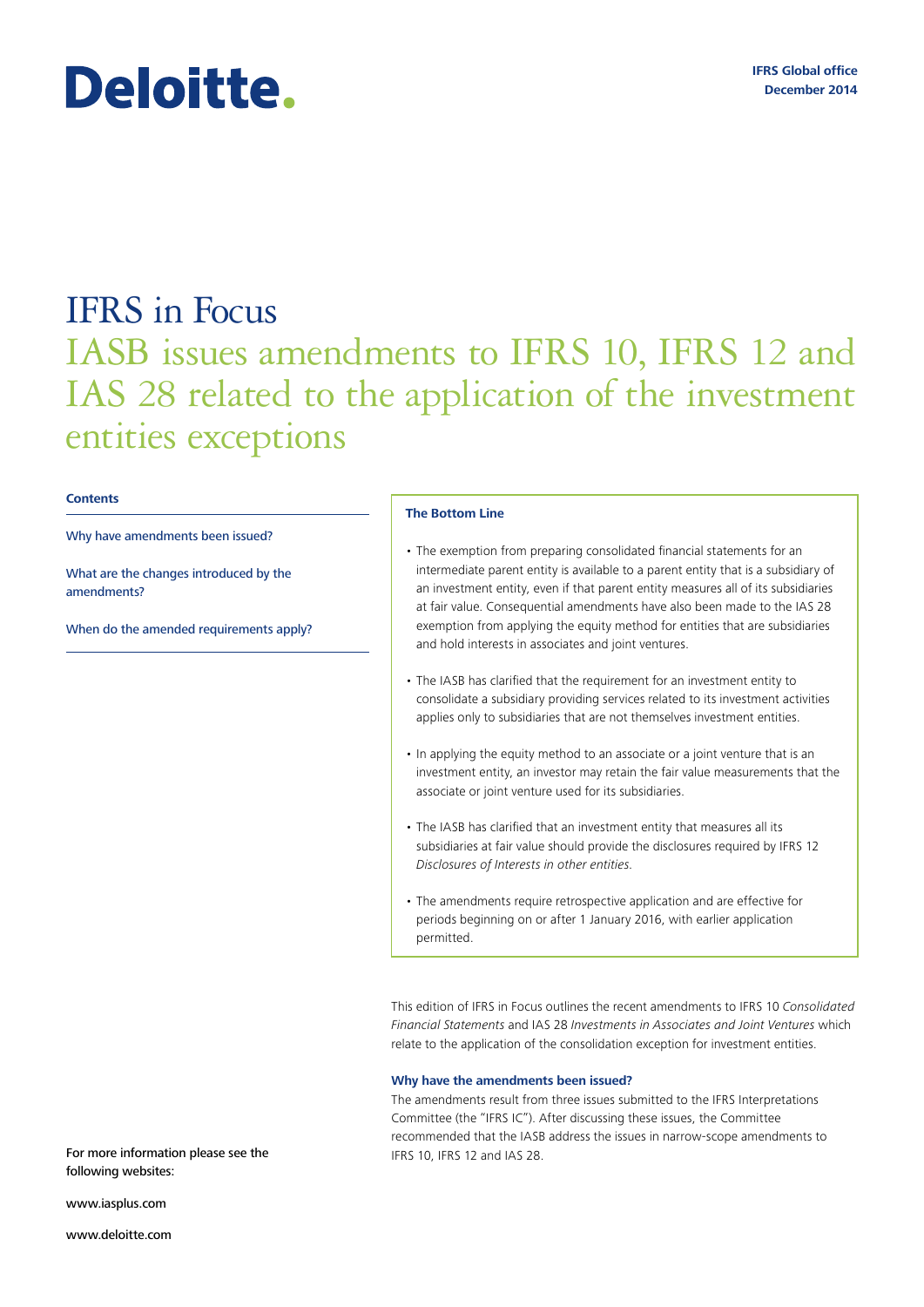# **What are the changes introduced by the amendments?**

#### Exemption from preparing consolidated financial statements

IFRS 10 provides an exemption from preparing consolidated financial statements for a parent whose ultimate or intermediate parent prepares consolidated financial statements that are in accordance with IFRSs and publicly available.

The amendments confirm that the exemption from preparing consolidated financial statements continues to be available to a parent entity that is a subsidiary of an investment entity, even if the investment entity measures all its subsidiaries at fair value in accordance with IFRS 10. This decision was based on cost-benefit considerations and the fact that the investment entity parent is required to provide disclosures under IFRS 12 *Disclosure of Interests in Other Entities*, IFRS 7 *Financial Instruments: Disclosures* and IFRS 13 *Fair Value Measurement.*

Consequential amendments have been made to IAS 28 to confirm that the exemption from applying the equity method is also applicable to an investor in an associate or joint venture if that investor is a subsidiary of an investment entity, even if the investment entity parent measures all its subsidiaries at fair value.

#### A subsidiary that provides services related to the investment activities of its investment entity parent

IFRS 10 requires an investment entity to measure its investments in subsidiaries at fair value. However, as an exception to this requirement, if a subsidiary provides investment-related services or activities, to the investment entity it should be consolidated.

The amendments clarify that this exception only applies to subsidiaries that are not themselves investment entities and whose main purpose are to provide services and activities that are related to the investment activities of the investment entity parent. All other subsidiaries of an investment entity should be measured at fair value.

#### Observation

The IASB explains in the Basis for Conclusions that this clarification is consistent with the requirement for an investment entity to measure all subsidiaries at fair value, including investment entity subsidiaries.

In the IASB's view, the clarification is also consistent with the requirement to consolidate those subsidiaries whose main purpose is to perform services that support the core investment activities of the investment entity parent or are ancillary to them. If the subsidiary is an investment entity, it is clear that such services are not its main activity as it would otherwise not meet the definition of an investment entity.

# Application of the equity method by a non-investment entity investor to an investment entity investee

When applying the equity method, IAS 28 requires an entity to adjust an associate's or a joint venture's accounting policies if those policies differ from the accounting policies of the entity.

IAS 28 has been amended to permit an entity to retain the fair value measurement applied by an investment entity associate or joint venture to its interests in subsidiaries.

# Amendments to IFRS 12 *Disclosure of interests in Other Entities*

IFRS 12 states that it does not apply to an entity's separate financial statements.

The amendments to IFRS 12 clarified that an investment entity that measures all its subsidiaries at fair value should provide the IFRS 12 disclosures related to investment entities.

# Observation

The IASB noted that although IFRS 12 stated that it does not apply to separate financial statements, it did not previously state its applicability to investment entities. The IASB decided to clarify that this scope exclusion does not apply to the financial statements of an investment entity parent that measures all its subsidiaries at fair value.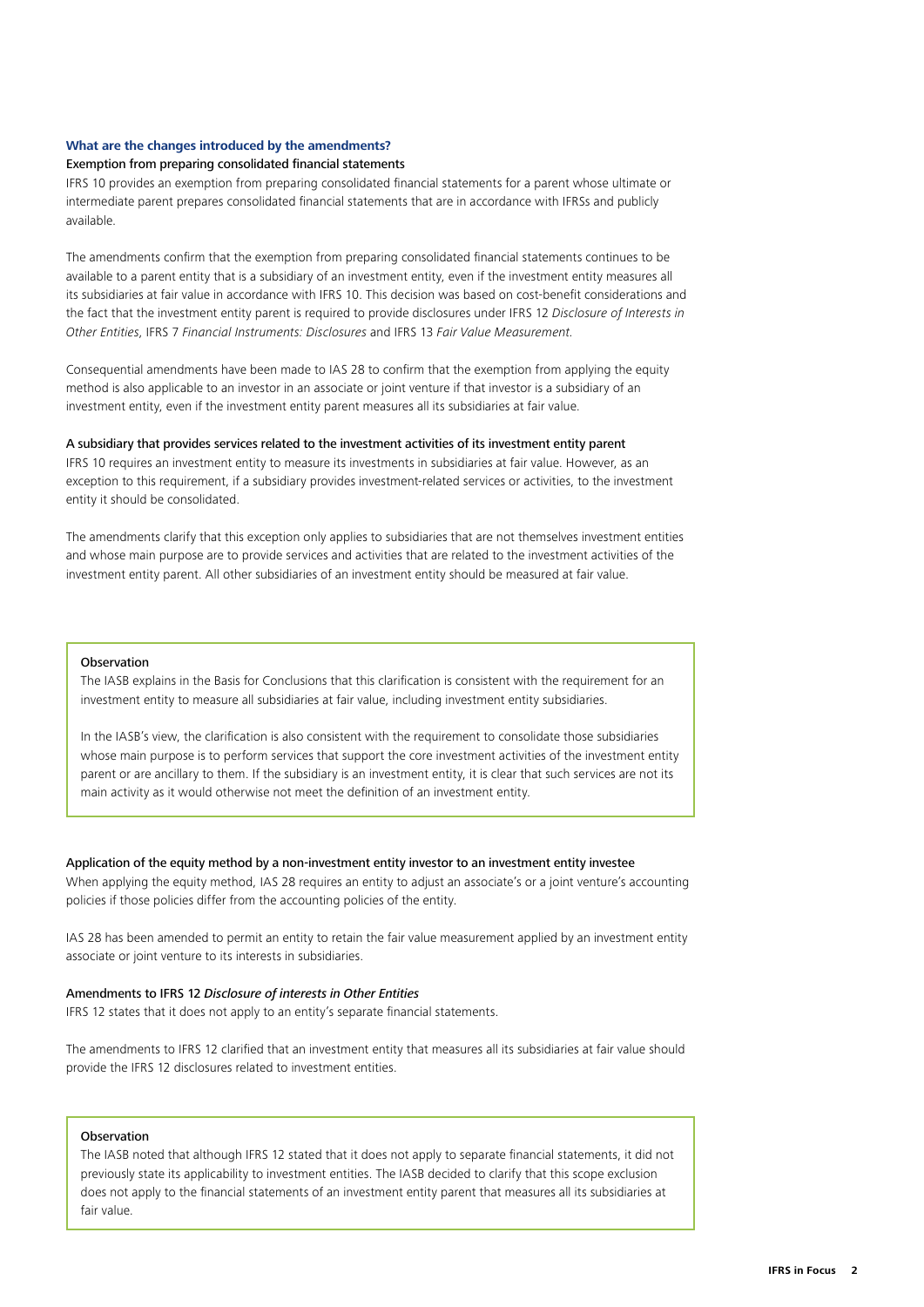# **When do the amended requirements apply?**

The amendments apply retrospectively are effective for annual periods beginning on or after 1 January 2016. Earlier application is permitted. If an entity applies the amendments early, it should state that fact.

An entity is only required to present the information required by IAS 8 paragraph 28(f) for the annual period immediately preceding the date of initial application of the amendments; this information is permitted but not required for the current or for earlier comparative periods.

#### **Key contacts**

| <b>Global IFRS Leader</b>         |  |
|-----------------------------------|--|
| Veronica Poole                    |  |
| ifrsglobalofficeuk@deloitte.co.uk |  |

#### **IFRS centres of excellence**

**Americas** *Canada LATCO United States*

**Asia‑Pacific** *Australia China Japan*

*Singapore*

#### **Europe‑Africa**

*Belgium Denmark France Germany Italy Luxembourg Netherlands Russia South Africa Spain United Kingdom* Karen Higgins Claudio Giaimo Robert Uhl

Anna Crawford Stephen Taylor Shinya Iwasaki Shariq Barmaky

Thomas Carlier Jan Peter Larsen Laurence Rivat Andreas Barckow Massimiliano Semprini Eddy Termaten Ralph Ter Hoeven Michael Raikhman Nita Ranchod Cleber Custodio Elizabeth Chrispin

[ifrs@deloitte.ca](mailto:ifrs@deloitte.ca) ifrs[-LATCO@deloitte.com](mailto:LATCO@deloitte.com) [iasplus-us@deloitte.com](mailto:iasplus-us@deloitte.com)

[ifrs@deloitte.com.au](mailto:ifrs@deloitte.com.au) [ifrs@deloitte.com.cn](mailto:ifrs@deloitte.com.cn) [ifrs@tohmatsu.co.jp](mailto:ifrs@tohmatsu.co.jp) ifrs[-sg@deloitte.com](mailto:sg@deloitte.com)

ifrs[-belgium@deloitte.com](mailto:belgium@deloitte.com) [ifrs@deloitte.dk](mailto:ifrs@deloitte.dk) [ifrs@deloitte.fr](mailto:ifrs@deloitte.fr) [ifrs@deloitte.de](mailto:ifrs@deloitte.de) [ifrs-it@deloitte.it](mailto:ifrs-it@deloitte.it) [ifrs@deloitte.lu](mailto:ifrs@deloitte.lu) [ifrs@deloitte.nl](mailto:ifrs@deloitte.nl) [ifrs@deloitte.ru](mailto:ifrs@deloitte.ru) [ifrs@deloitte.co.za](mailto:ifrs@deloitte.co.za) [ifrs@deloitte.es](mailto:ifrs@deloitte.es) [deloitteifrs@deloitte.co.uk](mailto:deloitteifrs@deloitte.co.uk)